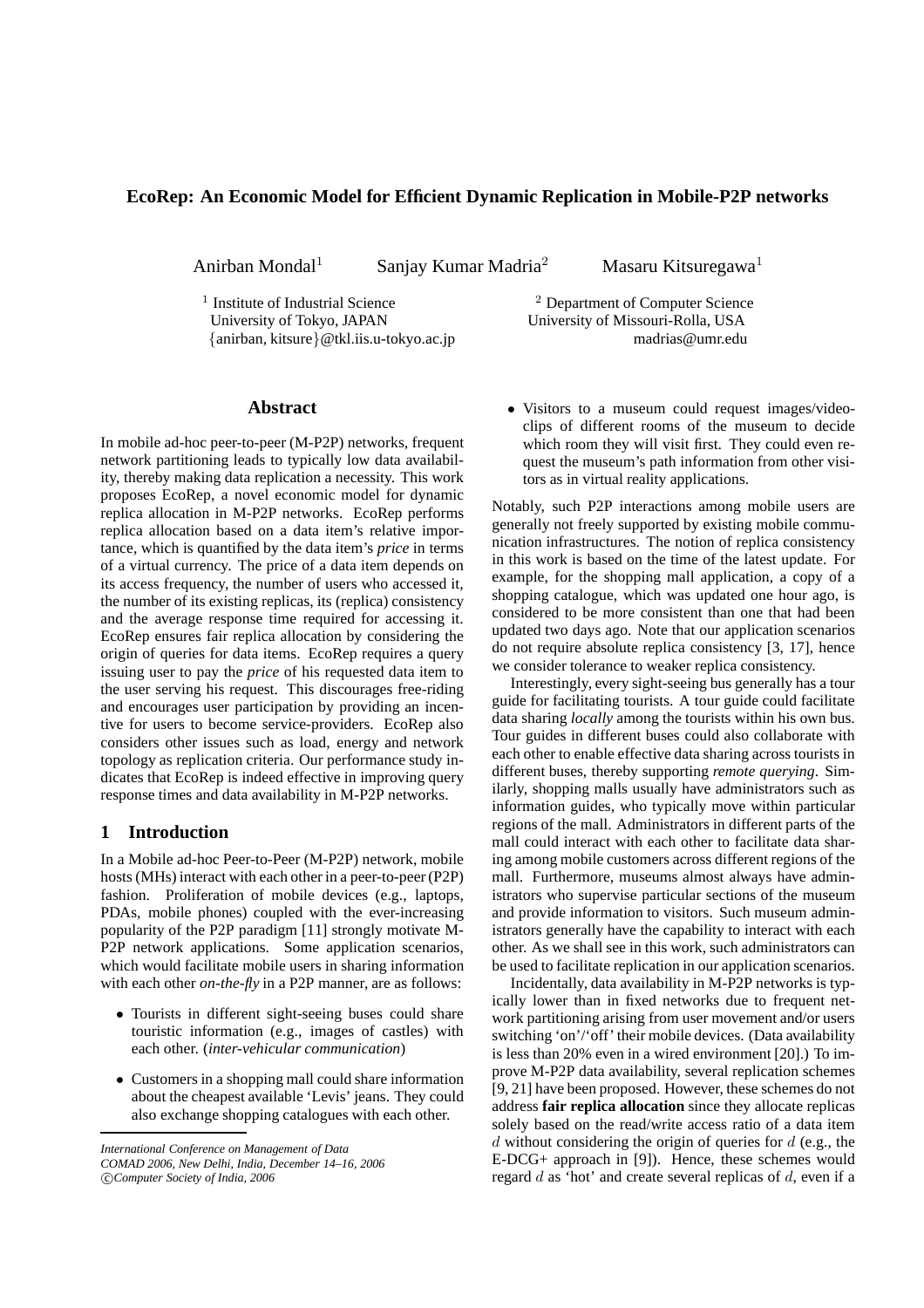single MH M issues a very large number of (read) queries for  $d$ . This is inherently unfair since it favours  $M$ , thus these schemes are not able to serve the requests of multiple MHs in a *fair* manner. Moreover, existing schemes do not combat **free-riding** [10, 18], which is rampant in P2P systems. (Nearly 90% of the peers in Gnutella were free-riders [1].) Since free-rider MHs do not participate in storing replicas, replication opportunities decrease, thereby degrading performance of these schemes.

This work proposes EcoRep, which is a novel **economic model** for dynamic replica allocation in M-P2P networks. EcoRep performs replica allocation based on a data item's relative importance, which is quantified by the data item's *price* in terms of a virtual currency. The price of a data item depends on its access frequency, the number of users who accessed it, the number of its existing replicas, its (replica) consistency and the average response time required for accessing it. EcoRep requires a query issuing user to pay the *price* of his requested data item to the user serving his request. Hence, a user has to provide service to the network to earn enough currency to be able to issue his own queries.

The main contributions of EcoRep are two-fold:

- 1. It ensures fair replica allocation by considering the origin of queries for data items to determine their relative importance to the network as a whole.
- 2. It discourages free-riding and provides an incentive for users to become service-providers by virtue of its economic nature.

EcoRep also considers other issues such as load, energy and network topology as replication criteria. Incidentally, the load of the MH M serving an access request for a data item  $d$  can influence the price of  $d$ . If  $M$  is relatively underloaded, it would be able to provide better service since it can serve the request quickly, thereby implying lower query response time and consequently, higher data item price. However, if M is overloaded, prices of data items accessed at M would decrease due to increased query response times. Notably, our primary focus is **economybased fair replica allocation**, a pleasant side-effect of which is that of **discouraging free-riding** at no additional cost. EcoRep can also be regarded as an **incentive scheme**, which encourages increased user participation in M-P2P networks essentially due to its economic nature.

To manage replication efficiently, EcoRep deploys a super-peer architecture [23]. The super-peer (SP) is an MH, which generally moves within the region and which has maximum energy and processing capacity at a given time. In the context of our application scenarios, the tour guides in the sight-seeing buses, the administrators in the shopping mall and the museum administrators would act as SP. We assume that the SPs in different regions (in case of the shopping mall and museum applications) or in different buses (for the inter-vehicular application) have the capability to collaborate with each other. This is in consonance with real-world scenarios e.g., administrators in different

parts of a shopping mall are generally equipped with mobile devices to interact with each other.

Our architecture facilitates replica allocation and avoids broadcast storm during replica allocation. Intuitively, storing replicas arbitrarily at any MH could adversely impact many MHs due to high communication overheads between MHs, unnecessary delays and querying failures. Hence, replication should be performed carefully based on MH characteristics (e.g., load, energy) as well as network topology. Thus, some *regional knowledge* becomes a necessity. As we shall see later, each MH *periodically* sends a message to SP with information such as its current location, load, available memory space and energy status, thereby equipping SP with such regional knowledge. This helps SP to better manage replication. In contrast, for an architecture without any SP (e.g., the E-DCG+ approach [9]), each MH needs to broadcast its status to all other MHs to make each other aware of the regional status, thereby creating an undesirable broadcast storm during replica allocation. Our architecture avoids such broadcast storm due to SP.

Our architecture does not require local queries to pass via SP, thereby preserving P2P autonomy. This is possible because every MH periodically sends the list of data items/replicas stored at itself to SP, and SP broadcasts this information to all MHs. Thus, every MH has adequate information not only for redirecting queries locally, but also for distinguishing between local and remote queries. An MH issues a remote query by sending the query to the SP in its region; SP stamps the query with its unique identifier and forwards it to other SPs.

Our performance study indicates that EcoRep is indeed effective in improving query response times and data availability in M-P2P networks, while incurring relatively low communication costs for replication. To our knowledge, this is the first work to propose an economic model for data replication in M-P2P networks. The remainder of this paper is organized as follows. Section 2 discusses existing works, while Section 3 discusses the EcoRep economic model. Section 4 details the replica allocation algorithm of EcoRep. Section 5 reports our performance study. Finally, we conclude in Section 6 with directions for future work.

## **2 Related Work**

Economic models have been discussed in [5, 13, 7, 4, 22] primarily for resource allocation in distributed systems. A competitive micro-economic auction-based bidding model with support for load-balancing has been proposed in [5], while the work in [13] examines economy-based optimal file allocation. The proposal in [7] uses game-theoritic and trust-based ideas. Although the work in [4] considers economic replication, it does not address fairness in replica allocation and P2P concerns such as free-riding. Incidentally, none of these works address the unique issues associated with the M-P2P environment such as frequent network partitioning and mobile resource constraints. Our recent works [16, 15] address issues associated with frequent network partitioning and mobile resource constraints, but they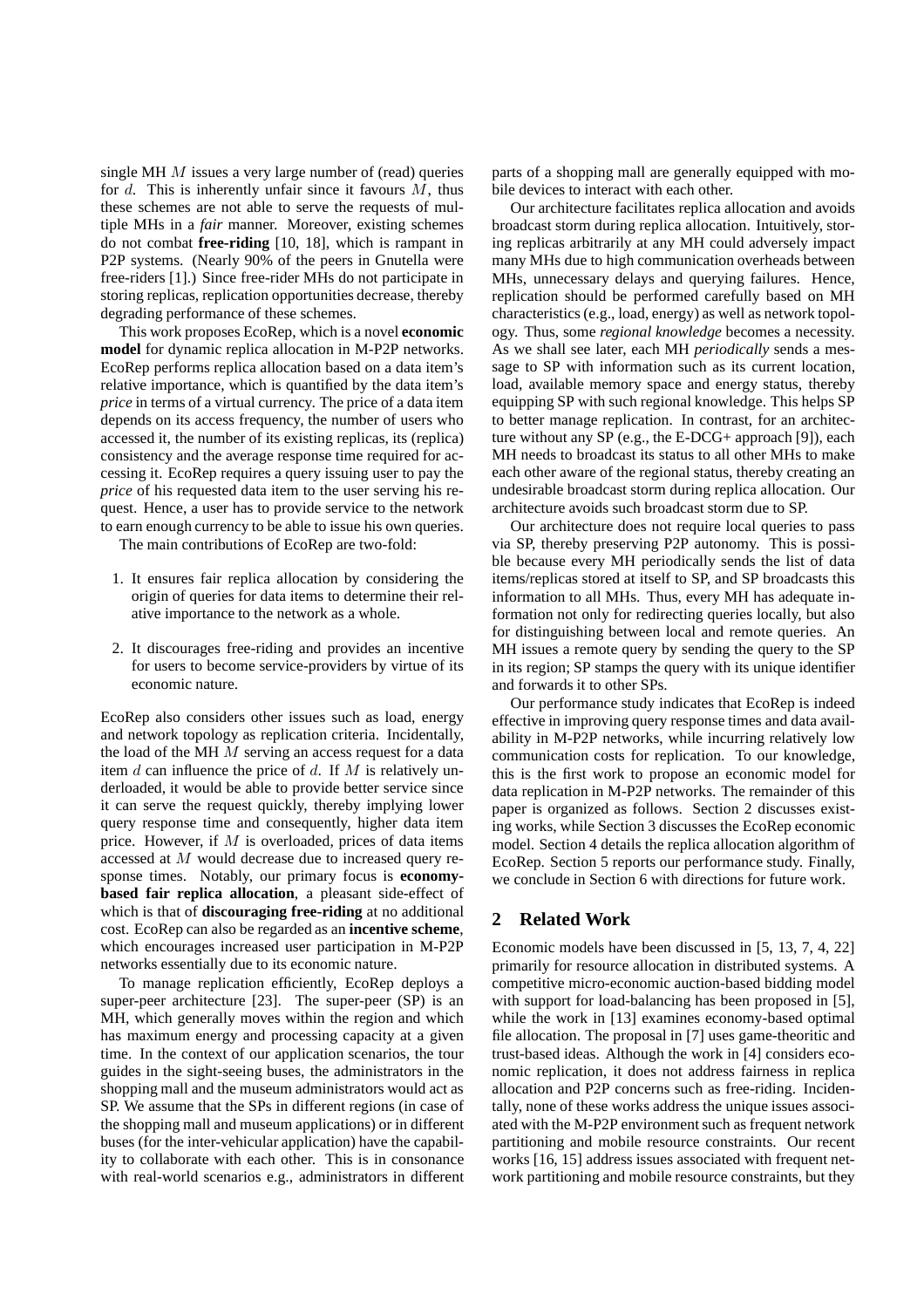do not consider economic issues. Recently, the work in [22] has proposed an economic model for M-P2P environments. However, the proposal in [22] aims at data dissemination with the aim of reaching as many peers as possible, while we consider on-demand services. Furthermore, it does not consider replication.

Works concerning free-riding include [6, 10, 14, 18]. The works in [6, 10] propose incentive schemes to combat free-riding. The work in [18] discuss utility functions to capture user contributions, while trust issues are examined in [14]. However, these works are completely orthogonal to replication issues associated with free-riding.

The work in [12] proposes a suite of replication protocols for maintaining data consistency and transactional semantics of centralized systems. P2P replication systems include Clique [19] and Rumor [8]. An update strategy, based on a hybrid push/pull Rumor spreading algorithm, for truly decentralized and self-organizing systems has been examined in [3].

The proposal in [9] present replica allocation methods with periodic and aperiodic updates, which consider limited memory space in MHs for storing replicas, access frequencies of data items and the network topology, to improve data accessibility in mobile ad-hoc networks. The **E-DCG+ approach** [9] is among the most influential replica allocation approaches. By creating groups of MHs that are biconnected components in a network, E-DCG+ shares replicas in larger groups of MHs to provide high stability. However, the proposal in [9] does not consider economic issues such as incentives and prices of data items. Furthermore, the architecture in [9] is not suitable for our application scenarios since it does not consider load sharing and tolerance to weaker consistency.

# **3 EcoRep: An Economic Model for Data Replication in M-P2P networks**

This section discusses EcoRep, which is an economic model for dynamic replica allocation in M-P2P networks.

In EcoRep, each data item has a *price* ρ (in terms of a *virtual currency*) that quantitatively reflects its relative importance to the M-P2P network as a whole. Whenever an MH  $M_I$  accesses a data item d stored at an MH  $M_S$ , it pays the *price*  $\rho$  (in terms of a *virtual currency*) of d to  $M<sub>S</sub>$ since  $M<sub>S</sub>$  serves its request. Thus,  $M<sub>I</sub>$  spends the amount  $ρ$ , while  $M<sub>S</sub>$  earns  $ρ$ . We define the **revenue** of an MH as the difference between the amount of virtual currency that it earns and the amount that it spends. EcoRep provides an incentive for MHs to provide service to the network so that they can earn more revenue in order to be able to issue their own queries. An MH can provide service to the network either by storing data items/replicas that are accessed by other MHs or by forwarding messages e.g., queries, query results (i.e., relay functions). The amount Rel earned by an MH each time it performs a relay function is constant, irrespective of the message being forwarded. (Randomness ensures that each MH will generally have to forward comparable number of messages.) We stipulate that the value

of Rel should be lower than the price of the lowest-priced data item to ensure that storage of data items and replicas is assigned higher priority than relay functions.

Each MH maintains recent read-write logs (including timestamps) of its own data items and the read-logs of the replicas stored at itself. As we shall see shortly, each MH uses this information for computing the prices of the data items and replicas stored at itself. We shall explain the details concerning the access statistics maintenance at each MH in Section 4. Furthermore, each data item  $d$  is owned by only *one* MH, which can update d *autonomously* anytime; other MHs cannot update  $d$ . Memory space of MHs, bandwidth and data item sizes may vary. We define the **load**  $L_{i,j}$  of an MH  $M_i$  at time  $t_j$  as the job queue length of  $M_i$  normalized w.r.t. available bandwidth and service capacity to address heterogeneity.

$$
L_{i,j} = J_{i,t_j} \div (\sigma_i \times B_i) \tag{1}
$$

where  $J_{i,t_j}$  represents the job queue length of  $M_i$  at time  $t_i$ . Since job queue length is a function of time, load is also a function of time.  $\sigma_i$  and  $B_i$  are the normalized values of the service capacity and the available bandwidth of  $M_i$  respectively.  $\sigma_i$  is fixed for a given MH since it is hardwaredependent.  $\sigma_i = (\sigma_{M_i}/\sigma_{min})$ , where  $\sigma_{M_i}$  is the service capacity of  $M_i$  and  $\sigma_{min}$  is a low service capacity. We have used the minimum service capacity among all the MHs as  $\sigma_{min}$ . Similarly,  $B_i = (B_{M_i} \div B_{min})$ , where  $B_{M_i}$  represents the available bandwidth of  $M_i$  and  $B_{min}$  is a low bandwidth e.g., we have used  $B_{min} = 56$  Kbps.

### **Factors influencing the price of a data item**

When an MH  $M_I$  accesses a data item d that is stored at an MH  $M<sub>S</sub>$ , the price  $\rho$ , which is spent by  $M<sub>I</sub>$  and earned by  $M<sub>S</sub>$ , depends upon the following factors:

- **Access frequency of** d **during recent time periods:** Higher access frequency of  $d$  implies greater importance of d, hence d's price should increase with increasing access frequency.
- **The number of MHs served by** d **during recent time periods:** The larger the number of MHs served by  $d$ , the greater is  $d$ 's importance to the network as a whole. Hence, d's price should increase as it serves requests originating from more MHs. Thus, unlike existing works, for two data items with equal access frequencies, the price would be higher for the data item that is accessed by a larger number of MHs.
- **The number of existing replicas of** d**:** The lesser the number of replicas of  $d$  in the network, the more difficult it is to obtain  $d$ . Hence,  $d$ 's price should increase as d's number of replicas decreases and vice versa. This is in consonance with the economic principles, which dictate higher prices for rarer items.
- **Consistency of the replicas which answered queries on** d**:** In some sense, replica consistency may be regarded as being akin to the quality of results. Hence,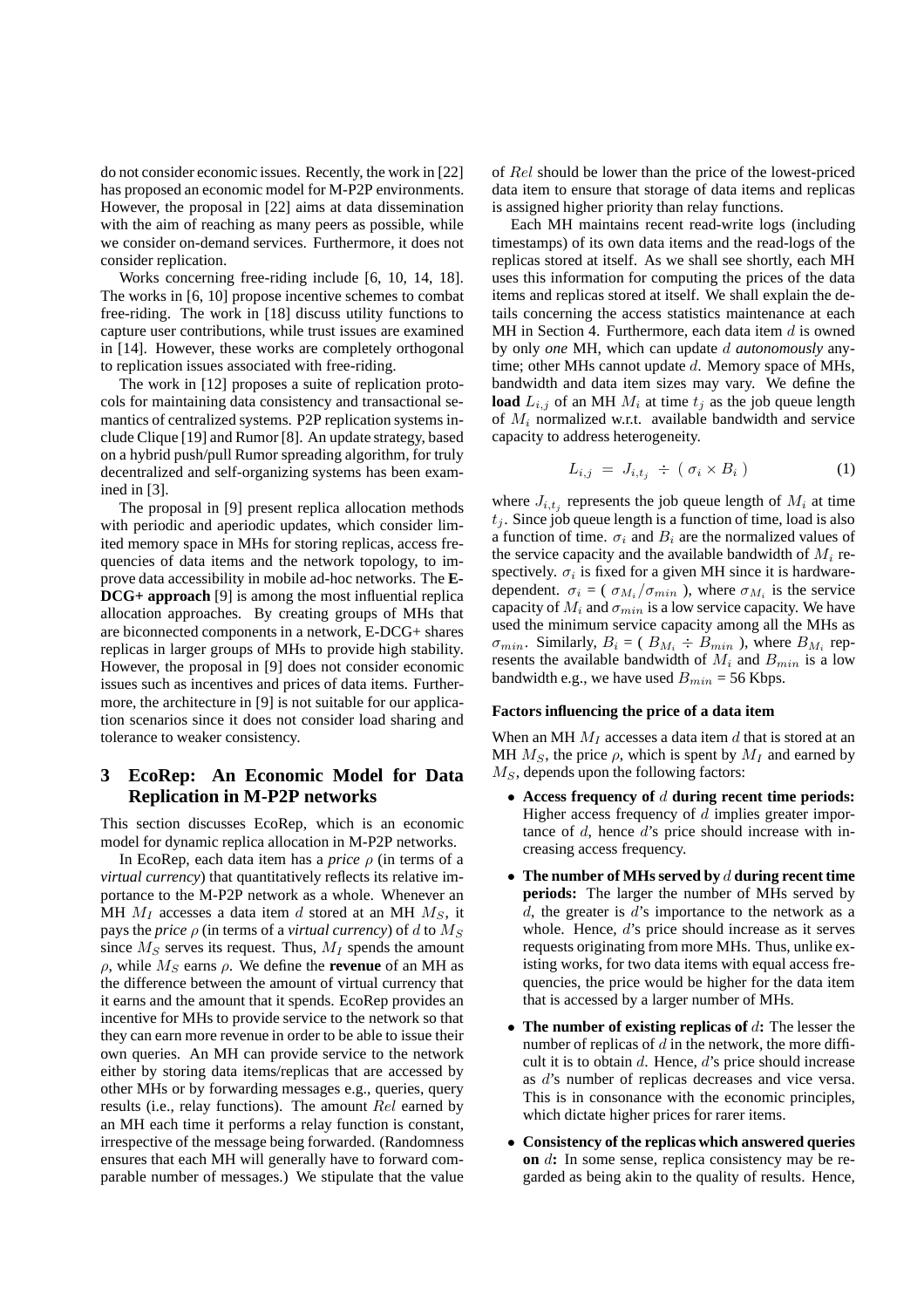higher replica consistency should imply higher price and vice versa. Notably, replica consistency issues do not arise for queries answered by an MH's own data items since such data items are always consistent.

• **Query response time:** Response time τ for a query Q pertaining to d reflects the quality of service provided to the query issuing MH  $M_I$  by the query serving MH  $M<sub>S</sub>$ , hence shorter response times should command higher price.  $\tau$  equals (  $T_W + T_D + T_{delay}$ ), where  $T_W$  is the waiting time spent by Q in  $M_S$ 's job queue,  $T_D$  is the download time for d, and  $T_{delay}$  is the path delay.  $T_W$  depends on  $M_S$ 's job queue length and its service capacity.  $T_D$  depends upon the bandwidth allocated by  $M<sub>S</sub>$  for d's download, which is related to  $M_S$ 's total bandwidth and the number of concurrent access requests to  $M_S$ .  $T_{delay}$  depends on the delays introduced in the path of the query results during the hops from  $M<sub>S</sub>$  to  $M<sub>I</sub>$  due to bandwidth variations, in case  ${\mathcal M}_S$  and  ${\mathcal M}_I$  are not 1-hop neighbours. Thus,  $T_{delay} = (\sum_{i=1}^{n_{hop}} (R_{Size}/B_i)$ ), where  $n_{hop}$  is the number of 'hops' between  $M_S$  and  $M_I$ ,  $R_{Size}$  is the size of the query result and  $B_i$  is the bandwidth between the MHs at the  $i^{th}$  hop.  $T_{delay}$  considers the connectivity of an MH answering an access request.

### **Quantifying the relative importance of a data item by its price**

Based on the factors discussed above, an MH  $M<sub>S</sub>$ , which stores a data item  $d$ , computes  $d$ 's price in two steps. First,  $M<sub>S</sub>$  computes  $\rho_{rec}$ , which is the price of d based on the accesses to  $d$  at  $M<sub>S</sub>$  during the most recent replica allocation period. Second,  $M<sub>S</sub>$  uses moving averages of  $\rho_{rec}$  over a fixed number of replica allocation periods to compute the price  $\rho$  of d. This is necessary because  $\rho_{rec}$  may not always be able to reflect the true importance of  $d$  to the network (e.g., when spurious 'spikes' in  $d$ 's access frequency occur). Table 1 summarizes the notations, which we shall henceforth use in this paper.

| Notation         | Significance                                                       |  |
|------------------|--------------------------------------------------------------------|--|
| $\boldsymbol{d}$ | A given data item                                                  |  |
| $M_{S}$          | MH that stores a given data item $d$ and serves requests for $d$   |  |
| $\rho_{rec}$     | Price of d during most recent allocation period                    |  |
| $\rho$           | Moving Average Price of d across multiple allocation periods       |  |
| $N_{MH}$         | Number of MHs                                                      |  |
| $w_i$            | Weight coefficient for MH $i$ for fairness in serving multiple MHs |  |
| $n_i$            | Number of access requests for $d$ originating from a given MH $i$  |  |
| $C_i$            | Average consistency with which MH $i$ answered queries on $d$      |  |
| $BA_i$           | Bandwidth allocated by MH i for d's download                       |  |
| $PA_{M_S}$       | Probability of availability of MH $M_s$                            |  |
| $N_R$            | Number of existing replicas of $d$                                 |  |
| $J_{M_S,t_j}$    | Job queue length at query serving MH $M_S$ during time $t_i$       |  |
| $\sigma_{M_S}$   | Service capacity of query serving MH $M_S$                         |  |

Table 1: Summary of notations

**Computation of**  $\rho_{rec}$ :  $M_S$  first sorts the MHs in *descending* order of their access frequencies for d during the most recent replica allocation period i.e., the first MH in this order made the most accesses to  $d$ . Given this order and using the notations in Table 1,  $M_S$  computes  $\rho_{rec}$  of d as follows:

$$
\rho_{rec} = \sum_{i=1}^{N_{MH}} (w_i \times n_i \times C_i \times BA_i) \times PA_{M_S} / \left( (N_R + 1) \times (J_{M_S, t_j} / \sigma_{M_S}) \right)
$$
(2)

where the weight coefficient  $w_i$  equals (  $i/N_{MH}$  ), thereby ensuring that more the number of MHs served by  $d$ , the more its price will be.  $C_i$  reflects the (replica) consistency with which d was answered for queries by MH i.  $C_i$  = 1 for queries answered by  $M_S$ 's own data items since such queries are always answered with absolute consistency. For queries answered by replicas, we consider three different levels of replica consistency, namely *high*, *medium* and *low.*  $C_i$  is assigned values of 1, 0.5 and 0.25 for high, medium and low consistency respectively. Each MH maintains a table  $T_{\epsilon,C}$ , which contains the following entries:  $(x\%, high)$ ,  $(y\%, medium)$ ,  $(z\%, low)$ , where x, y, z are error-bounds, whose values are application-dependent and pre-specified by the system at design time. Thus,  $C_i$  is computed using  $T_{\epsilon,C}$ , which is replicated at each MH and is the same for each MH.

 $BA_i$  equals  $(T_B/N_a)$ , where  $T_B$  is the sum of all the bandwidths that  $M<sub>S</sub>$  allocated to MH i over each of the times when MH i accessed d at  $M<sub>S</sub>$ .  $N<sub>a</sub>$  is the total number of access requests that MH  $i$  made for  $d$ . Observe how the probability of availability  $PA_{M_S}$  of MH  $M_S$  influences the price. Equation 2 takes heterogeneity in service capacities of MHs into account by normalizing job queue length of the query serving MH  $M<sub>S</sub>$  w.r.t. its service capacity. Furthermore, the total number of copies of  $d$  in the M-P2P network equals the number of replicas in addition to the original data item itself, which explains the term  $(N_R+1)$ in Equation 2. To put things into perspective, now let us consider some examples for the computation of  $\rho_{rec}$  with  $N_{MH} = 50$ . For simplicity, assume that  $J_{M_S, t_i}/\sigma_{M_S} = 1$ (at a given time  $t_i$ ) for the following examples:

- 1. A single MH makes 100 accesses to d; for all i,  $C_i =$ *1,*  $BA_i = 50 \text{ units}; PA_{M_S} = 0.5, N_R = 1$ : Here,  $n_i =$ 100 when  $i = 1$  (and 0 otherwise), hence  $\rho_{rec} = 25$ .
- 2. A single MH makes 100 accesses to d; for all i,  $C_i =$ *1,*  $BA_i = 50 \text{ units}; PA_{M_S} = 0.5, N_R = 5$ : Here,  $n_i =$ 100 when  $i = 1$  (and 0 otherwise), hence  $\rho_{rec} = 8.33$ .
- 3. A single MH makes 100 accesses to d; for all i,  $C_i =$ *1,*  $BA_i = 10 \text{ units}; PA_{M_S} = 0.5, N_R = 5$ : Here,  $n_i =$ 100 when  $i = 1$  (and 0 otherwise), hence  $\rho_{rec} = 1.67$ .
- 4. *4 MHs make 25 accesses each to d; for all i,*  $C_i = 1$ *,*  $BA_i = 50 \text{ units}; PA_{M_S} = 0.5, N_R = 1$ : Here,  $n_i =$ 25 for  $i = 1$  to 4 (and 0 otherwise), hence  $\rho_{rec} = 62.5$ .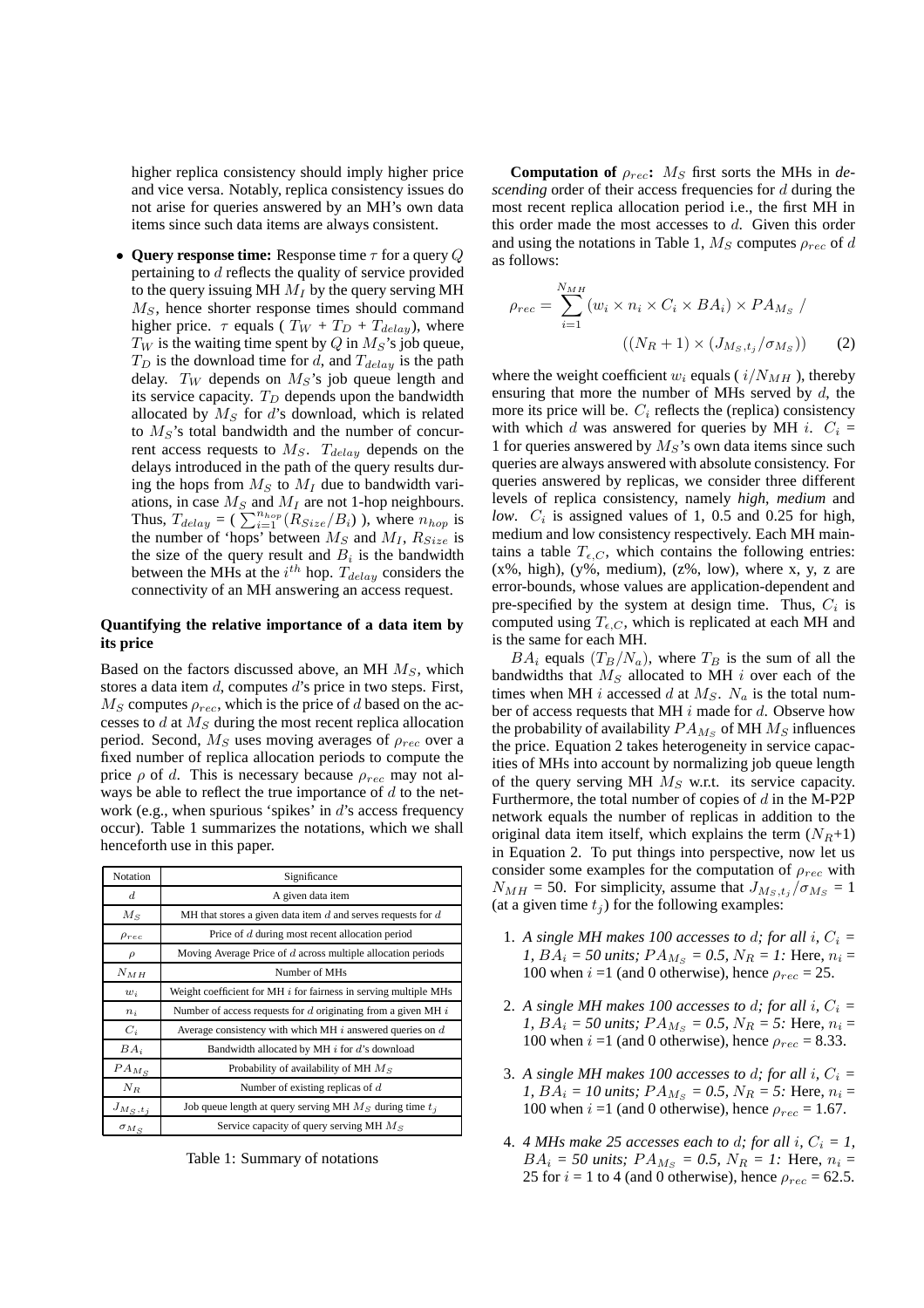- 5. *50 MHs make 2 accesses each to d; for all i,*  $C_i = 1$ ,  $BA_i = 50 \text{ units}; PA_{M_S} = 0.5, N_R = 1$ : Here,  $n_i = 2$ for  $i = 1$  to  $N_{MH}$ , hence  $\rho_{rec} = 637.5$ .
- 6. *50 MHs make 2 accesses each to d; for all i,*  $C_i = 1$ *,*  $BA_i = 50 \text{ units}; PA_{M_s} = 1, N_R = 1$ : Here,  $n_i = 2$ for  $i = 1$  to  $N_{MH}$ , hence  $\rho_{rec} = 1275$ .
- 7. *50 MHs make 2 accesses each to d; for all i,*  $C_i =$ *0.25,*  $BA_i = 50 \text{ units; } PA_{M_S} = 1, N_R = 1$ : Here,  $n_i$  $= 2$  for  $i = 1$  to  $N_{MH}$ , hence  $\rho_{rec} = 318.75$ .

Observe from examples 1 and 2 above how  $\rho_{rec}$  decreases with increase in the number of existing replicas. From examples 2 and 3, notice how  $\rho_{rec}$  decreases when average available bandwidth for download is decreased. Across examples 1, 4 and 5, we see how  $\rho_{rec}$  increases as d serves more MHs. Observe from examples 5 and 6 how  $\rho_{rec}$  increases with increase in the probability of availability of  $M<sub>S</sub>$ . Examples 6 and 7 indicate how  $\rho_{rec}$  decreases with decreasing replica consistency. Finally, even though the total access frequency of  $d$  is the same in all the above examples,  $\rho_{rec}$  differs in each case.

**Computation of the moving average price** ρ**:** Incidentally,  $\rho_{rec}$  may not always be able to reflect the true importance of a given data item  $d$  to the network. As a single instance, d's access frequency may have been low during the most recent allocation period, even though  $d$  could have been heavily accessed during the allocation periods prior to the most recent one. Since replica allocation is an expensive operation, the true importance of a data item should be determined meticulously to avoid unnecessary replica allocation. Hence,  $M_S$  computes the moving average price  $\rho$  of d. However, simple moving averages give the same weight to the last  $N$  replica allocation periods, hence they suffer from 'lag' i.e., they are not capable of reacting quickly to changing access patterns of data items. Given that in M-P2P networks, access patterns typically change dynamically over time, we use the Exponential Moving Average (EMA), which gives higher weights to recent access patterns relative to older access patterns, thereby reducing the 'lag'.  $M_S$  computes the price  $\rho$  of d as follows:

$$
\rho = (\rho_{rec} - EMA_{prev}) \times 2/(N+1)) + EMA_{prev}
$$
 (3)

where  $EMA_{prev}$  represents the EMA that was computed for the previous replica allocation period, and  $N$  represents the number of replica allocation periods over which the moving average is computed. Observe that the EMA approach only requires  $M<sub>S</sub>$  to store the previous allocation period's value of EMA instead of the values of price data for the entire period being averaged, thereby optimizing memory space usage of SP, which is important in case of M-P2P networks. We performed preliminary experiments to determine a suitable value for  $N$  for various scenarios in our applications. The results indicate that  $N = 5$  is a reasonably good value for our application scenarios.

**Price** ρ **of a data item w.r.t. a region:** Recall that our application scenarios involve multiple SPs such that each

SP is responsible for a specific region in space. For example, in case of the shopping mall application, a region could be the area covered by one floor of the mall. For the tourist bus application, it could be either the area of the bus, or the area of some castle, museum or garden which the tourists of a bus are currently visiting. As we shall see in Section 4, the price of a data item  $d$  should be computed w.r.t. each such region to determine the region(s) in which d should be replicated. Hence, each MH *periodically* sends the prices of the data items and replicas stored at itself to the corresponding SP  $S$  in its region.  $S$  collates such price information from all the MHs in its region to compute the price  $\rho_{Region}$  of a data item d w.r.t. the region covered by itself.  $\rho_{Region}$  is the sum of the prices of d at all the MHs within S's region. Given that  $\eta$  is the number of MHs in the region covered by a particular SP, and  $\rho_i$  is d's price  $\rho$ at the  $i^{th}$  MH,  $\rho_{Region}$  equals ( $\sum_{i=1}^{n} \rho_i$ ).

**Revenue of an MH:** In EcoRep, a MH M earns virtual currency from accesses to its own data items and replicas that are stored at itself. Suppose MH  $M$  stores  $p$  data items of its own and q replicas. Let  $\rho_i$  be the price of the  $i^{th}$  data item/replica. Let  $ne_{d_i}$  and  $ne_{r_i}$  be the access frequencies of the  $i^{th}$  data item and the  $i^{th}$  replica respectively. The amount  $E$  (of virtual currency) earned by  $M$  follows:

$$
E = \sum_{i=1}^{p} (\rho_i \times ne_{d_i}) + \sum_{i=1}^{q} (C_i \times \rho_i \times ne_{r_i})
$$
 (4)

In the second term of Equation 4,  $C_i$  is a parameter which indicates the average consistency with which queries on the replicas (stored at  $M$ ) were answered.  $C_i$  does not occur in the first term of Equation 4 as the first term concerns  $M$ 's own data items, which are always absolutely consistent.

 $M$  spends its virtual currency when it accesses data items and/or replicas stored at other MHs. Suppose  $M$  accesses p original data items and q replicas. Let  $\rho_i$  be the price of the  $i^{th}$  data item/replica. Let  $ns_{d_i}$  and  $ns_{r_i}$  be the access frequencies of the  $i^{th}$  data item and the  $i^{th}$  replica respectively. The amount  $S$  spent by  $M$  follows:

$$
S = \sum_{i=1}^{p} ( \rho_i \times n s_{d_i} ) + \sum_{i=1}^{q} ( C_i \times \rho_i \times n s_{r_i} )
$$
 (5)

where  $C_i$  has the same significance as in Equation 4. Using Equations 4 and 5, the *revenue*  $\omega$  of M follows.

$$
\omega = E - S \tag{6}
$$

Thus, revenue of an MH is simply the difference between the amount that it earns and the amount that it spends. Observe how EcoRep's economy-based paradigm of replication encourages MHs to store replicas so that they can increase their revenues, thereby ensuring that they obtain better service from the M-P2P network.

When an MH joins the M-P2P network, SP provides the MH with a small amount of revenue to start with so that the MH can issue a few queries. However, once this initial rev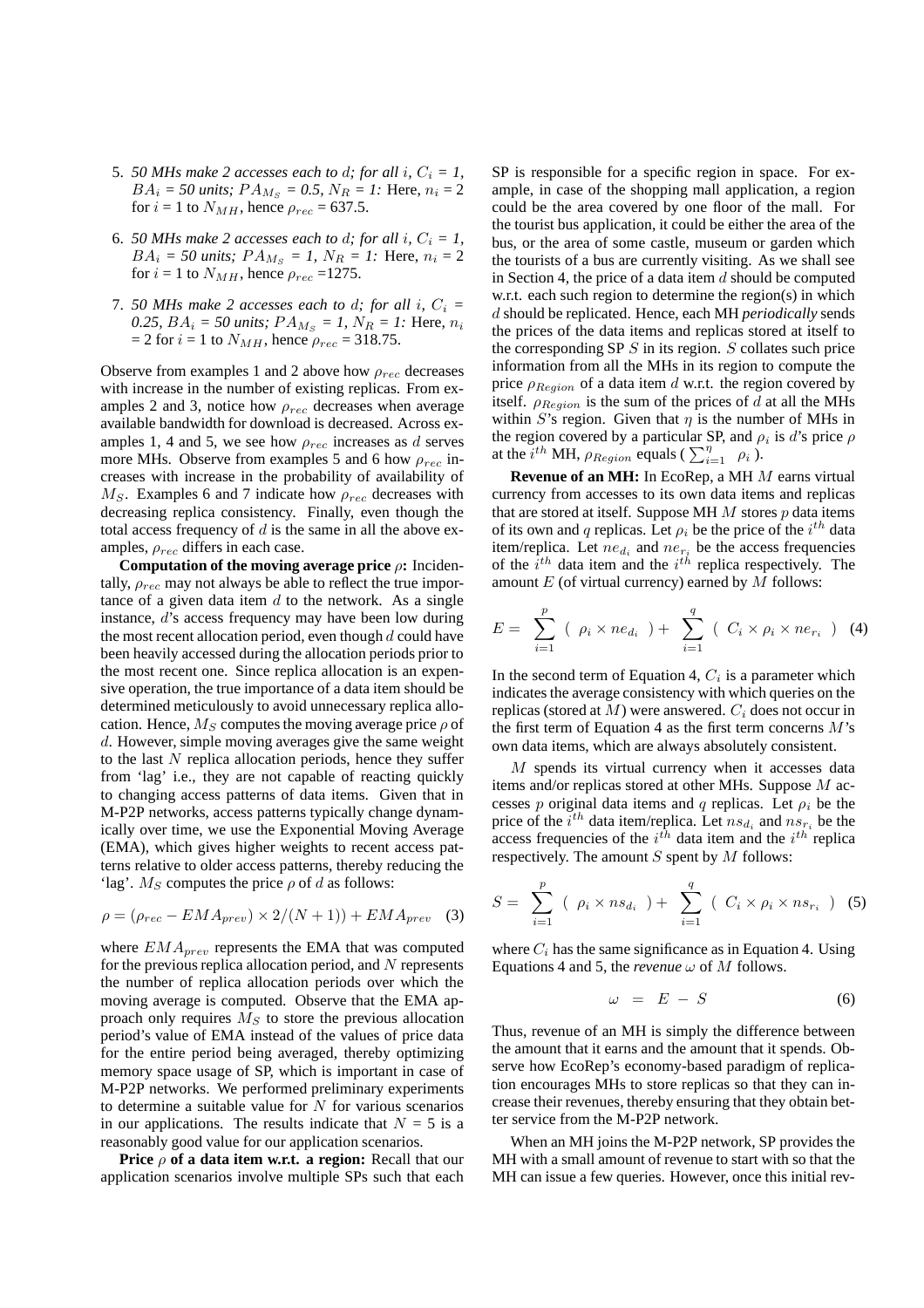enue is exhausted, the MH will eventually have to provide service to the network, otherwise it will not be able to issue any further queries. However, it is possible for a malicious MH to join the network, obtain the initial amount of revenue from SP and issue a few queries. Then it can leave the network and re-join the network after some time. To mitigate the effect of such free-riding, the unique device identifier of a mobile device could be used to uniquely identify an MH; SP could maintain a log containing MH identifiers and a summary of MH behaviours during recent time intervals. Understandably, our aim is to encourage MH participation in the network, hence we do not want to exclude MHs by deploying policies that are too strict against free-riding.

## **4 AReL: An Adaptive Revenue-Load-based Replica Allocation Algorithm for EcoRep**

This section discusses the AReL (Adaptive Revenue-Load) replica allocation algorithm deployed by EcoRep. We first explore the interaction between revenue and load of an MH.

#### **Interaction between revenue and load of an MH**

Incidentally, an MH M may earn high amounts of virtual currency by serving only a few requests for some highpriced data items, while not issuing any access requests of its own. Thus,  $M$ 's revenue could be high, even though  $M$ is underloaded. On the other hand, M could be serving a large number of access requests for low-priced data items, thereby implying that  $M$ 's revenue could be low in spite of its high load. Even if  $M$  earns high amounts of virtual currency,  $M$ 's revenue could still be low if  $M$  issues several access requests for high-priced data items. In essence, there is no direct correlation between the revenue and load of an MH. AReL uses a parameter  $\lambda$  that can be tweaked to adjust the relative importance of revenue and load during replica allocation. Thus, AReL is capable of *adapting* to the needs of different types of applications.

Computation of  $\lambda$  involves calculating the normalized values of revenue and load since revenue and load are measured in different units. Normalization is necessary to correctly reflect the relative weights of revenue and load. We define the normalized revenue of an MH M as  $M_{Rev}/Total_{Rev}$ , where  $M_{Rev}$  is the revenue of M and  $Total_{Rev}$  is the summation of the revenues of all the MHs in the network. Similarly, normalized load of an MH M is defined as  $M_{Load}/Total_{Load}$ , where  $M_{Load}$  is the load of M and  $Total_{Load}$  is the summation of the loads of all the MHs in the network. For the sake of convenience, we shall henceforth designate the normalized revenue of an MH as R and the normalized load of an MH as L. Moreover, for every MH, we normalize further to make  $(R + L) = 1$ . This can be easily performed by multiplying the value of  $(R +$ L) of every MH by a real number  $k$ , whose value may differ across MHs. For the sake of convenience, we shall use  $R + L = 1$  to reflect the above normalization.

Computation of  $\lambda$  for different cases follows.

**Case 1: Revenue and load are both assigned equal**

**weight:** AReL computes a function f as follows.

$$
f = R \times L = R \times (1 - R)
$$

Using the product rule of differentiation, we differentiate  $f$ w.r.t. R.

$$
df/dR = R(-1) + 1 - R = 1 - 2R
$$

To find f's maximum value, the derivative (df/dR) is set to zero. Hence,  $1 - 2R = 0 \Rightarrow R = 1/2$ . Since  $R + L = 1$ , we obtain  $L = 1/2$ . Thus, f's maximum value occurs when R  $= L = 1/2$ . Hence, AReL computes  $\lambda = (R + L)$  in this case.

**Case 2: Revenue is assigned higher weight than load:** AReL computes the following function f.

$$
f = R^2 \times L = R^2 \times (1 - R)
$$

Now we differentiate  $f$  w.r.t.  $R$ .

$$
df/dR = R^2(-1) + 2R(1 - R) = R(-3R + 2)
$$

To find the maximum value of  $f$ , we set the derivative (dp/dR) to zero. Since  $R \neq 0$ ,  $-3R + 2 = 0 \Rightarrow R = (2/3)$ . Hence,  $L = 1/3$ . Thus, the maximum value of f occurs when  $R = 2L$ , hence  $\lambda = 2R + L$ .

**Case 3: Revenue is assigned lower weight than load:** In this case, we compute  $f$  as follows.

$$
f = R \times L^2 = R \times (1 - R)^2
$$

Differentiating  $f$  w.r.t.  $R$ , we obtain

$$
df/dR = R(2)(1 - R)(-1) + (1)(1 - R)^{2}
$$
  
= (1 - R)(1 - 3R)

To find  $f$ 's maximum value, we set the derivative (df/dR) to zero. Since  $L \neq 0, 1 - R \neq 0$ , hence  $1 - 3R = 0 \Rightarrow R =$ (1/3). Hence, we obtain  $L = 2/3$ . Thus, the maximum value of f occurs when  $L = 2R$ . Thus,  $\lambda = R + 2L$  in this case.

| Notation    | Significance                                                           |  |
|-------------|------------------------------------------------------------------------|--|
| $data_{id}$ | Identifier of a given data item                                        |  |
| $M_I$       | Identifier of the query issuing MH                                     |  |
| $M_{\rm S}$ | Identifier of the MH serving the query request                         |  |
| $SP_I$      | Identifier of the SP in whose region $M_I$ is currently moving         |  |
| t.          | Time of query issue                                                    |  |
| $D_{int}$   | List summarizing internal accesses to $M_S$ 's own data items at $M_S$ |  |
| $D_{ext}$   | List summarizing external access to $M_S$ 's own data items at $M_S$   |  |
| $R_{int}$   | List summarizing internal accesses to replicas at $MS$                 |  |
| $R_{ext}$   | List summarizing external access to replicas at $M_S$                  |  |

Table 2: Notations for access statistics maintenance

#### **Maintenance of access statistics at each MH**

Table 2 summarizes the notations for access statistics maintenance at each MH. Each MH  $M<sub>S</sub>$  distinguishes between accesses made to its own data items from within the re-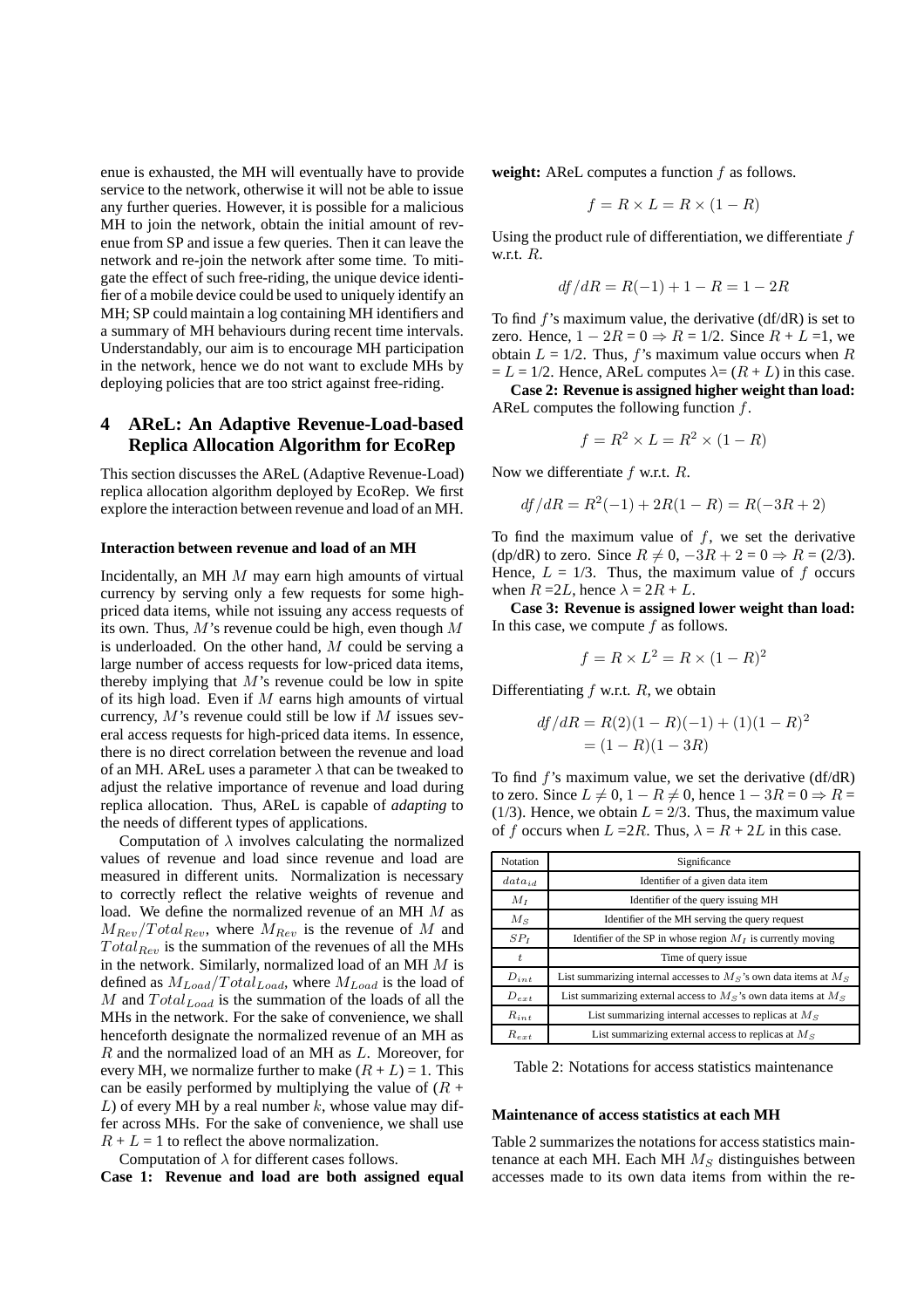gion of its corresponding SP (i.e., *internal accesses*) and accesses to its own data items from MHs that are moving within the region of other SPs (i.e., *external accesses*).  $D_{int}$  and  $D_{ext}$  are lists in which  $M_S$  summarizes the internal accesses and external accesses respectively to its own data items.  $D_{int}$  guides  $M<sub>S</sub>$  in selecting its own data items that should be replicated within the region of its corresponding SP, while  $D_{ext}$  facilitates  $M_S$  in determining its own data items that should be replicated at regions covered by other SPs. Using Table 2, each entry in  $D_{int}$  is of the form  $(data_{id}, M_I)$ , while entries in  $D_{ext}$  are of the form  $(data_{id}, SP_I, M_I)$ . M<sub>S</sub> uses the entry of  $SP_I$  in  $D_{ext}$ to decide the SP, within whose region the given data item should be replicated. (Every query issuing MH includes the identifier of its corresponding SP in its query.)

 $M<sub>S</sub>$  also differentiates between its own data items and the replicas that are stored at itself. Thus, in Table 2,  $R_{int}$ and  $R_{ext}$  are lists in which  $M_S$  summarizes the internal accesses and external accesses respectively to the replicas stored at itself. Using Table 2, each entry in  $R_{int}$  is of the form  $(data_{id}, M_I)$ , while entries in  $R_{ext}$  are of the form  $(data_{id}, SP_I, M_I)$ . Notably, here  $data_{id}$  refers to the identifier of the *replica* stored at  $M<sub>S</sub>$ , while for the lists  $D_{int}$  and  $D_{ext}$ , data<sub>id</sub> represented the identifier of  $M_S$ 's own data item. Besides this difference, the data structures of  $R_{int}$  and  $R_{ext}$  are essentially similar to that of  $D_{int}$  and  $D_{ext}$  respectively.  $R_{int}$  and  $R_{ext}$  guide  $M_S$  in computing replica prices w.r.t. different SPs. Notably, the lists  $D_{int}$ ,  $D_{ext}$ ,  $R_{int}$  and  $R_{ext}$  are *periodically* refreshed to reflect *recent* access statistics. This is performed by periodically deleting all the existing entries from these lists and then re-populating them with fresh information from the recent queries. Such refreshing is especially important due to the dynamic changes in access patterns in M-P2P networks.

### **Selection of candidate data items for replication**

Using its  $D_{int}$  and  $R_{int}$  respectively, each MH computes the price of each of its items (i.e., its own data items and replicas stored at itself), which were accessed by MHs from within the region of its corresponding SP  $S$ . Since  $D_{int}$ and Rint summarize the *internal accesses*, these prices are w.r.t. S. Similarly, from its  $D_{ext}$  and  $R_{ext}$  respectively, each MH calculates the price of each of its items, which were accessed by MHs that are outside the region of S. In this case, MHs from the respective regions corresponding to multiple SPs may have accessed a particular item, hence the prices of data items and replicas are computed w.r.t. each SP *separately*. *Periodically*, each MH sends all these prices to to its corresponding SP S. Upon receiving these prices from all the MHs in its region, each SP  $S$  sums up the price of each item (w.r.t. each of the other SPs) from each MH within its region, thereby computing the total price of each item w.r.t. each SP.

Intuitively, internally accessed items should be replicated at MHs within a given SP S's region, while the externally accessed items need to be replicated at MHs in the regions of other SPs. Hence, when selecting candidate items

for replica allocation,  $S$  distinguishes between internally accessed and externally accessed data items. For the internally accessed items, S sorts these items in descending order of their prices. S considers those items, whose prices exceed the average price  $\psi$ , as candidates for replication.  $\psi$ equals ( $(1/N_d) \sum_{k=1}^{N_d} \rho_j$ ), where  $N_d$  is the total number of items and  $\rho_j$  is the price of the  $j^{th}$  item. Observe how S prefers items with relatively higher prices for replica allocation due to the higher importance of these items.

For the externally accessed items,  $S$  computes the price of each data item  $d$  w.r.t. every (external) SP from whose region at least one access was made for  $d$ . Then  $S$  creates a list  $L_{Suggest}$  of these items, each entry of which is of the form  $(data_{id}, \rho, SP_{id})$ , where  $data_{id}$  is the identifier of the item, and  $\rho$  is the price of the item w.r.t.  $SP_{id}$ , which is the identifier of a given external SP. Then  $S$  sorts the items in  $L_{Suggest}$  in descending order of  $\rho$ . S considers items (of  $L_{Suggest}$ ), whose prices exceed the threshold  $\alpha$ , as candidates for replication. (The remaining items are deleted from  $L_{Suggest.}$ )  $\alpha$  equals (  $(1/N_d) \sum_{k=1}^{N_d} \rho_j$  ), where  $N_d$ is the total number of items accessed by external SPs, and  $\rho_j$  is the price of the  $j^{th}$  data item w.r.t a given external SP.

Observe the similarities in determining the candidate data items for replication for internally and externally accessed data items, the difference being that the case for externally accessed data items is more complicated due to the computation of data item prices w.r.t. multiple SPs. Furthermore,  $S$  does not participate in allocating replicas for the selected candidate items in  $L_{Suggest}$ . Instead, for each candidate item, S just sends a message to the *relevant* external SP, which will perform the actual replica allocation at some MH within its region. Given  $data_{id}$ , the relevant external SP is the corresponding  $SP_{id}$  in  $L_{Suggest}$ . Just as S suggests external SPs to replicate items, the external SPs also suggest  $S$  to replicate items that have been accessed at these external SPs by the MHs of  $S$ 's region. We shall henceforth refer to the list of items, for which S needs to allocate replicas, as  $Rep.$  Thus,  $Rep$  comprises two types of items: (a) items that are stored at the MHs within its own region R (i.e., *internal items*) (b) items which are stored at MHs outside R (i.e., *external items*). External items are recommended to S by the other (external) SPs.

### **The AReL algorithm**

Each SP performs replica allocation within the region that it covers. *Periodically*, each MH sends its current (x,y) coordinates, its revenue value  $\omega$ , the prices of items stored at itself, its load, energy and available memory space status to the corresponding SP in its region. SP collates the  $(x,y)$  coordinate information of all the MHs in its region to estimate the network topology during the time of replica allocation.

Figure 1 depicts the AREL replication algorithm, which is executed by a given SP  $S$  for allocating replicas at MHs within its own region. The list  $Rep$  in Figure 1 comprises items that are candidates for replica allocation by S. Line 1 of Figure 1 indicates that AREL allocates replicas starting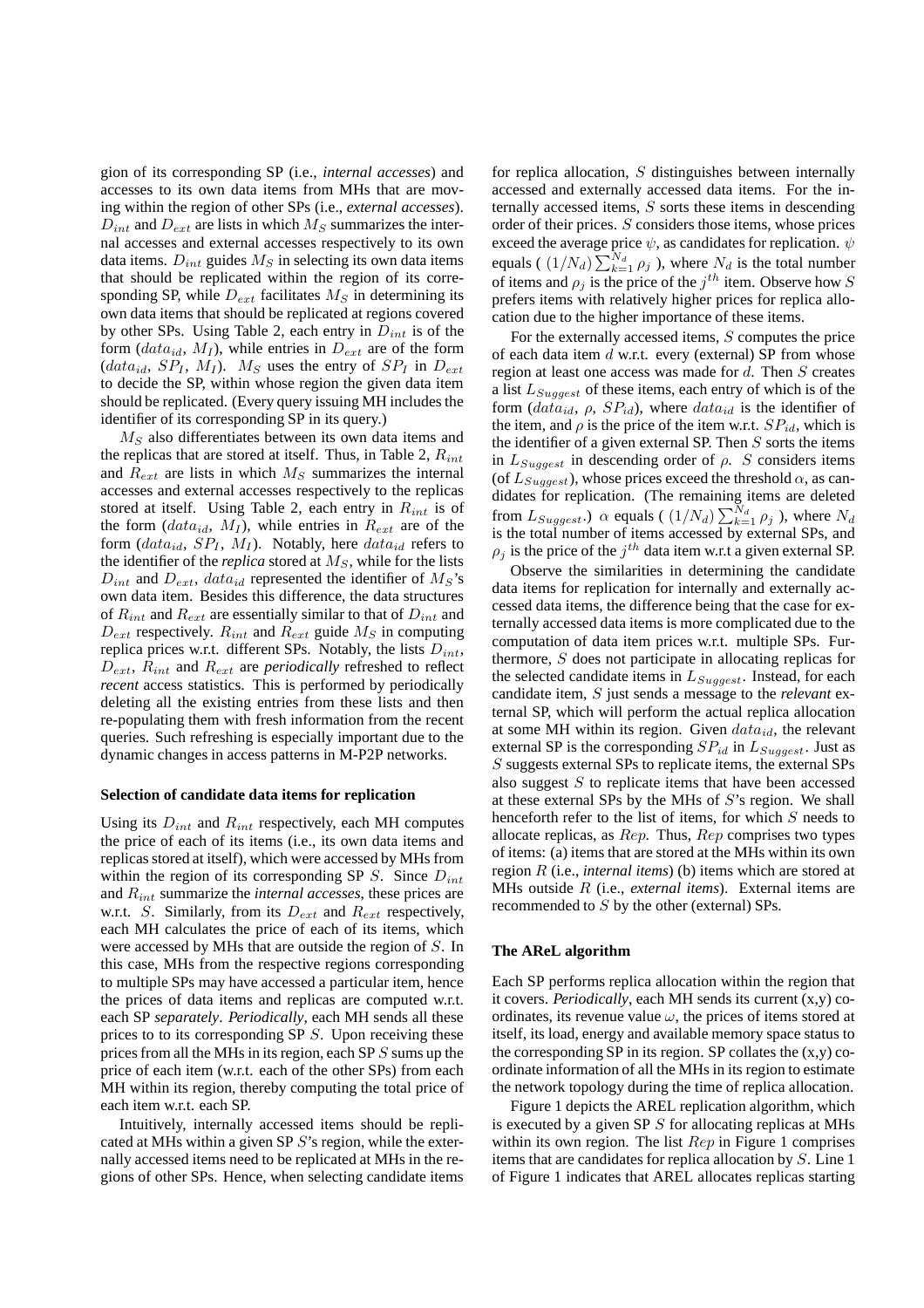from the highest-priced data item, thus preferring higherpriced items since these items have higher importance.

#### **Algorithm** *AReL*

Rep: List of data items that are candidates for replication (1) Sort data items in  $Rep$  in descending order of  $\rho$ (2) for each data item  $d$  in  $Rep$ (3)  $FLAG_R = FALSE$ (4) Identify list  $L_A$  of MHs which have recently accessed d (5) for each MH  $M$  in  $L_A$ (6) Compute the no.  $\phi$  of M's 1-hop neighbours that accessed d (7) Sort the MHs in descending order of  $\phi$  into a list  $L_B$  $(8)$  while (FLAG\_R != TRUE) (9) for each MH  $M$  in  $L_B$ (10) Add M and its 1-hop neighbours to a list  $L_C$ (11) Delete MHs with inadequate memory space from  $L_C$ (12) Delete MHs with low remaining energy from  $L_C$ (13) Delete overloaded MHs from  $L_C$ (14) Delete MHs with low probability of availability from  $L_C$ (15) if ( $L_C$  is not an empty list) (16) From  $L_C$ , select the MH with lowest  $\lambda$  for storing the replica of d (17) Delete all entries from  $L_A$ ,  $L_B$  and  $L_C$ (18) Recompute  $\rho$  of  $d \neq \rho$  depends on number of replicas \*/  $(19)$  FLAG\_R = TRUE (20) **break end**

Figure 1: AReL replica allocation algorithm

Lines 4-7 indicate that  $S$  identifies MHs that have recently accessed a given data item d. Among these MHs, it tries to replicate  $d$  starting from the MH  $M$ , which has maximum number of 1-hop neighbours that have accessed  $d$  or at one of  $M$ 's 1-hop neighbours. ( $S$  knows the 1-hop neighbours of M due to its knowledge of network topology.) This facilitates bringing  $d$  nearer to the origin of most of the requests for  $d$ , which is in consonance with EcoRep's objective of serving the maximum possible number of MHs in a fair manner. Line 10 shows that we also consider the 1-hop neighbours of  $M$  since  $M$  may not have adequate available memory space and/or remaining energy.

From Lines 11-14 observe how that  $S$  performs replica allocation based on constraints such as available memory space at the MHs, energy, load status of the MHs and the probability of availability of the MHs. (SP is able to estimate probability of availability of an MH by maintaining availability information about the MH over a period of time.) In particular, AREL avoids replica allocation at overloaded MHs (see Line 13) primarily because such MHs would not be able to provide good service due to their large job queues, which would force queries to incur long waiting times and consequently, higher response times.

Line 16 of Figure 1 indicates that AReL allocates replicas of relatively higher-priced data items to MHs with low values of  $\lambda$ . This facilitates both revenue-balance and loadbalance since low value of  $\lambda$  implies relatively lower MH revenue and lower MH load. Revenue-balancing becomes a necessity because gross imbalance of revenues across MHs may result in undesirably low revenues for some of the MHs, which could potentially prevent them from obtaining their desired services (i.e., issuing access requests) from the network. This would decrease the overall participation in the M-P2P network, which is undesirable. On the other hand, load-balancing is required to optimize query response times by preventing queries from incurring long waiting times in the job queues of overloaded MHs.

In Line 18 of Figure 1, the price  $\rho$  of a data item d is recomputed after replica allocation since  $\rho$  depends upon the number of existing replicas. If there is still some available memory space at some MHs after the AReL algorithm has been executed for all the candidate data items for replication, the algorithm is executed multiple times until none of the MHs have adequate memory space for storing replicas.

## **5 Performance Evaluation**

Our experiments consider *five* different regions. Each region has 50 MHs and 1 SP. MHs in each region move according to the *Random waypoint model* [2] within the region. Each region's area is 1000 metre  $\times$ 1000 metre. The *Random Waypoint Model* is appropriate for our application scenarios, which consider random movement of users. As a single instance, tourists in a shopping mall generally move randomly i.e., they do not follow any specific mobility pattern. SPs move within their respective regions. SPs are able to communicate with each other. Each region contains 200 data items that are uniformly distributed among 50 MHs i.e., each MH owns 4 data items. Each query is a request for either a local data item or a remote one. We had performed experiments with different percentages of remote and local queries, the results indicating increasing query response times with increasing percentage of remote queries. Since the results exhibited similar trends, here we present the results of experiments in which 60% of the queries were remote ones, while the other 40% were local queries.

*Periodically*, every TP seconds, SP decides whether to perform replica allocation. Network topology does *not* change significantly during replica allocation since it requires only a few seconds [9]. In all our experiments, 20 queries/second are issued in the network, the number of queries directed to each MH being determined by the Zipf distribution. Communication range of all MHs (except SP) is a circle of 100 metre radius. Table 3 summarizes the parameters used in our performance evaluation.

Performance metrics are **average response time** (**ART**) of a query, **data availability** (**DA**) and **traffic** (**TR**) for replica allocation. We compute ART as follows:

$$
ART = (1/N_Q) \sum_{i=1}^{N_Q} (T_f - T_i)
$$
 (7)

where  $T_i$  is the time of query issuing,  $T_f$  is time of the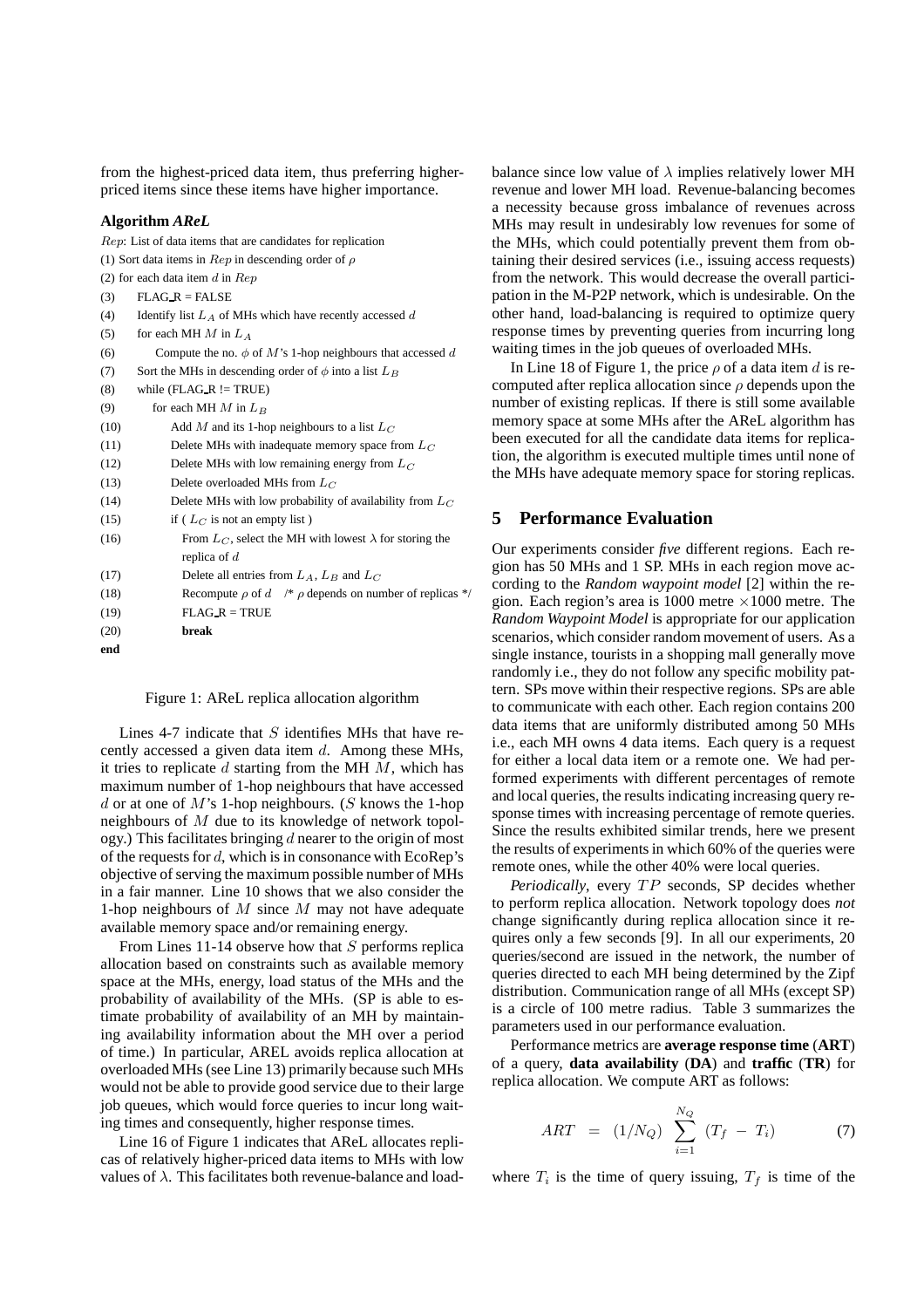| Parameter                      | Default value                 | <b>Variations</b>  |
|--------------------------------|-------------------------------|--------------------|
| No. of MHs $(N_{MH})$          | 50                            | 10, 20, 30, 40     |
| Zipf factor (ZF)               | 0.9                           | 0.1, 0.3, 0.5, 0.7 |
| Allocation period $TP(10^2 s)$ | $\overline{c}$                | 1, 3, 4, 5, 6      |
| Queries/second                 | 20                            |                    |
| Bandwidth between MHs          | 28 Kbps to 100 Kbps           |                    |
| Probability of MH availability | 50% to 85%                    |                    |
| MH service capacity            | 1 to 5 service capacity units |                    |
| Size of a data item            | 50 Kb to 350 Kb               |                    |
| Memory space of each MH        | 1 MB to 1.5 MB                |                    |
| Speed of an MH                 | 1 metre/s to 10 metres/s      |                    |
| Size of message headers        | 220 bytes                     |                    |

Table 3: Performance Study Parameters

query result reaching the query issuing MH, and  $N_Q$  is the total number of queries. DA is computed as follows:

$$
DA = (N_S/N_Q) \times 100 \tag{8}
$$

where  $N<sub>S</sub>$  is the number of queries that were answered successfully and  $N_Q$  is the total number of queries. Each query has a 'hops-to-live'i.e., queries that are not answered within  $n$  hops are dropped. Preliminary results of our experiments indicated that  $n = 4$  is a reasonable value for our application scenarios. We define TR as the total hop-count for replica allocation during the course of the experiment.

As reference, we adapt the **E-DCG+** approach [9] (discussed in Section 2) to our scenario. Notably, the E-DCG+ approach is the closest to our scheme since it addresses *dynamic* replica allocation in M-P2P environments. Moreover, none of the proposals on economic issues addresses *dynamic* replica allocation in M-P2P networks. E-DCG+ is executed at every replica allocation period. As a baseline, we also compare our proposed AReL algorithm with an approach **NoRep**, which does not perform replica allocation. Incidentally, AReL showed comparable performance for different values of  $\lambda$ , hence we present here the results of AReL corresponding to equal weight for both revenue and load (i.e.,  $\lambda = R + L$ , as discussed in Section 4).

### **Effect of fair replica allocation**

We conducted an experiment to observe the number of replicas created by AReL and E-DCG+ for a single 'hot' data item d over a period of time. This data item was selected randomly from the top 10% hottest data items. Figure 2a depicts the results. For both AReL and E-DCG+, the number of replicas of  $d$  increases over time since more MHs start participating in providing service. However, the number of replicas does not increase indefinitely over time and eventually plateaus after some time due to competition among replicas for MH memory space. AReL creates more replicas of d than E-DCG+ because AReL's economic model encourages more MHs to participate in storing replicas, hence total available memory space and available bandwidth are more for AReL than for E-DCG+.



(b) Average hop-count of queries

Figure 2: Effect of fair replica allocation



(a) Average Query Response Time (b) Data Availability

Figure 3: Effect of revenue threshold

Figure 2b indicates the average number of hop-counts required for querying the same data item  $d$  during different periods of time. These results were averaged over a total of 1200 queries. Initially, before replica allocation had been performed, all three approaches required comparable number of hops for querying  $d$ . After replica allocation has been performed, AReL requires lower number of hops than E-DCG+ to answer queries on d since AReL creates more replicas for d, as discussed for Figure 2a. More replicas generally decrease the querying hop-count since it increases the likelihood of queries being answered within lower number of hops. Observe that E-DCG+ requires lower number of querying hop-counts than NoRep essentially due to replication.

## **Effect of variationsin the number of MHs above threshold revenue**

Threshold revenue  $\gamma$  is defined as the ratio of the total revenue of the system to the total number of MHs. In other words,  $\gamma$  is the average revenue in the system. Figure 3 depicts the results concerning the effect of variations in the number of MHs above  $\gamma$ . In Figure 3, the 'V' on the x-axis refers to the 'number of MHs above the threshold revenue  $\gamma'$ . The results indicate that when the revenue of more MHs exceed  $\gamma$ , ART decreases and data availability increases.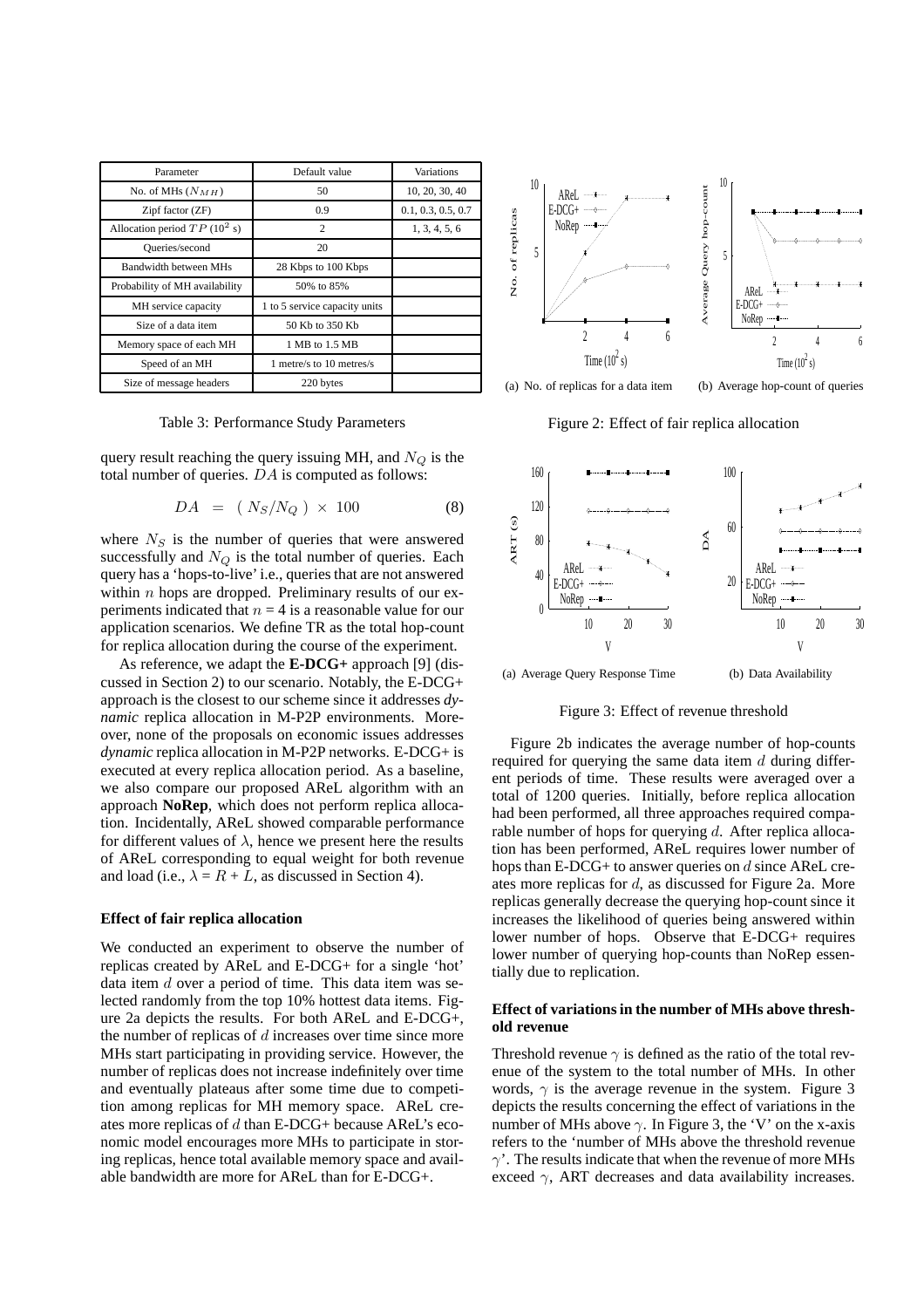

Figure 4: Performance of AReL



Figure 5: Effect of variations in the workload skew

This is due to more MHs participating in providing service as MH revenues increase, thereby implying more opportunities for replication, more memory space and available bandwidth, and multiple paths for locating a replica. E-DCG+ and NoRep show relatively constant ART and DA as these approaches are independent of revenue. AReL outperforms the reference approaches due to the reasons explained for Figure 2 i.e., larger number of replicas owing to more MHs providing service in case of AReL.

## **Performance of AReL**

We conducted an experiment using default values of the parameters in Table 3. Figure 4 depicts the results, which can be explained partly by the reasons discussed for Figures 2 and 3. Additionally, AReL creates larger number of replicas for many different data items depending upon data item prices. Thus, AReL would create a replica for a data item d, which is accessed by a large number of MHs, even if d's total access frequency is low, in which case E-DCG+ would not create any replica. Furthermore, AReL allocates replicas only to underloaded MHs, while it is possible for E-DCG+ to allocate replicas to overloaded MHs. The performance gap between AReL and E-DCG+ keeps increasing over time due to to more MH participation in case of AReL. Incidentally, during replica allocation, E-DCG+

requires every MH to broadcast its RWR values to every MH, thereby incurring  $O(N_{MH}^2)$  messages, while AReL requires each MH to send only one message to SP and SP to send a message to each MH, thus incurring  $O(N_{MH})$  messages, which explains the results in Figure 4c.

#### **Effect of variations in the workload skew**

Figure 5 depicts the results when the zipf factor (ZF) is varied. For high ZF values (i.e., high skew), AReL and E-DCG+ perform better in terms of ART and DA due to more replica allocations in response to load-imbalance conditions. The performance gap between AReL and E-DCG+ decreases with decreasing skew since lowly skewed workloads do not require replica allocations. AReL outperforms E-DCG+ and NoRep due to the reasons explained for Figures 2, 3 and 4. The explanation for Figure 5c is essentially similar to that of Figure 4c.

## **Effect of variations in the replica allocation period**

Recall that every  $TP$  seconds, SP decides whether to allocate replicas. Figure 6 depicts the results of varying TP. At lower values of  $TP$ , more number of replica allocation periods occur, hence load imbalances are corrected quickly in response to changing access patterns, thereby improv-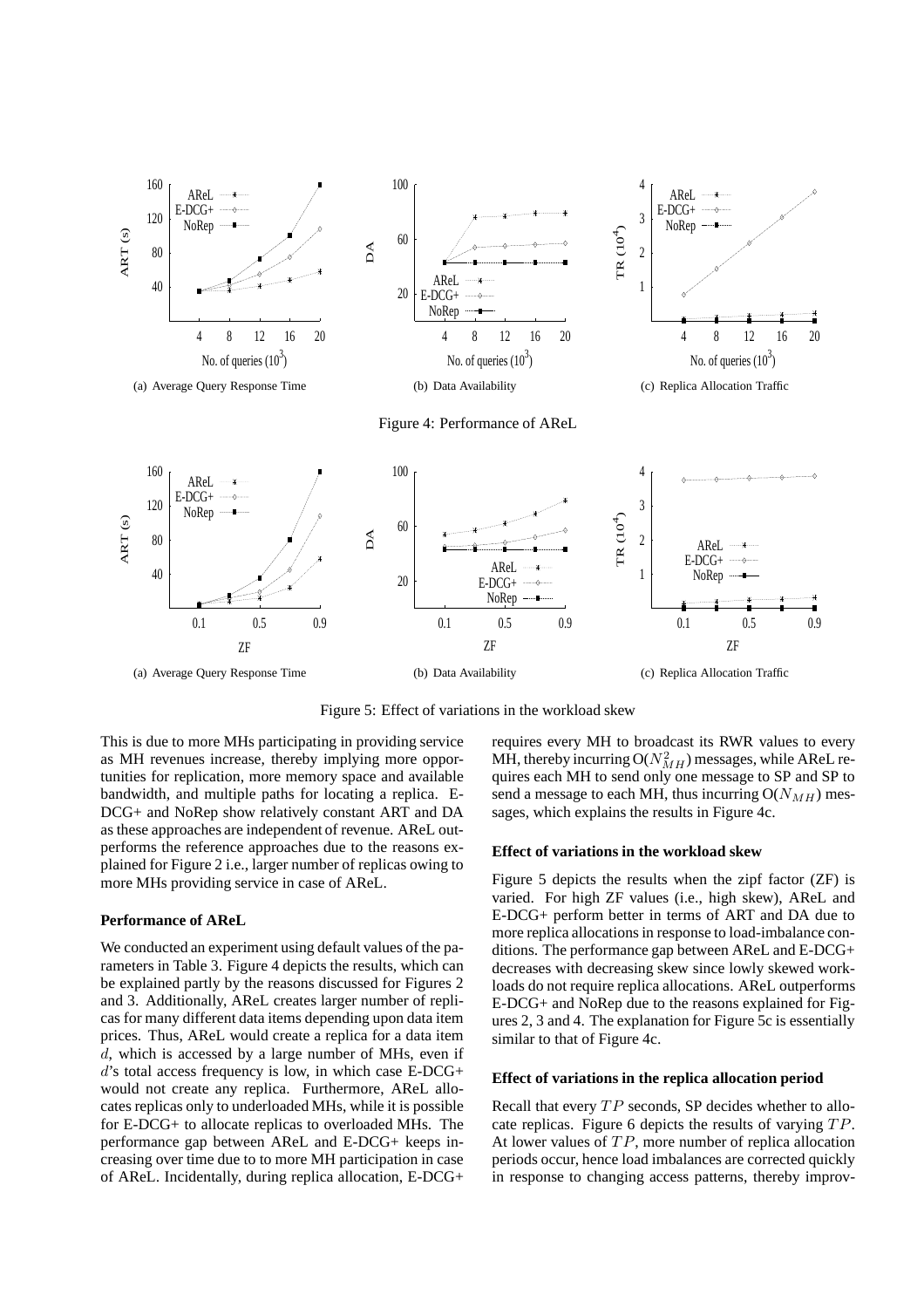

Figure 6: Effect of variations in the replica allocation period  $TP$ 

![](_page_10_Figure_2.jpeg)

Figure 7: Effect of variations in the number of MHs

ing ART and DA for both AReL and E-DCG+. As TP increases, load imbalances are corrected less frequently, hence performance degrades for both AReL and E-DCG+. For NoRep, ART and DA remain relatively constant because they depend only upon probability of MH availability. The explanation for the results in Figure 6c is essentially similar to that of Figure 4c. In particular, replica allocation traffic decreases dramatically with increasing TP due to decreased number of replica allocation periods.

### **Effect of variations in the number of MHs**

To test AReL's scalability, we varied the number  $N_{MH}$  of MHs, keeping the number of queries proportional to  $N_{MH}$ . Figure 7 depicts the results. At high values of  $N_{MH}$ , AReL outperforms E-DCG+ due to the reasons explained for Figures 2, 3 and 4. As  $N_{MH}$  decreases, the performance gap decreases due to limited replication opportunities. Replica allocation traffic for E-DCG+ dramatically decreases with decreasing  $N_{MH}$  due to reduced broadcast traffic.

#### **Discouraging free-riding**

Figure 8 depicts the percentage of service providers for AReL in the M-P2P network during different time periods. An MH is regarded as a service provider during a time pe-

![](_page_10_Figure_9.jpeg)

Figure 8: Discouraging free-riding

riod  $T$  if it stores a data item/replica that is accessed at least once during  $T$ . Initially, the MHs have little revenue, but as more queries are issued, MH revenues increase, thereby increasing MH participation levels upto the point where the majority of the MHs are providing service to the network essentially due to AReL's economic replication model.